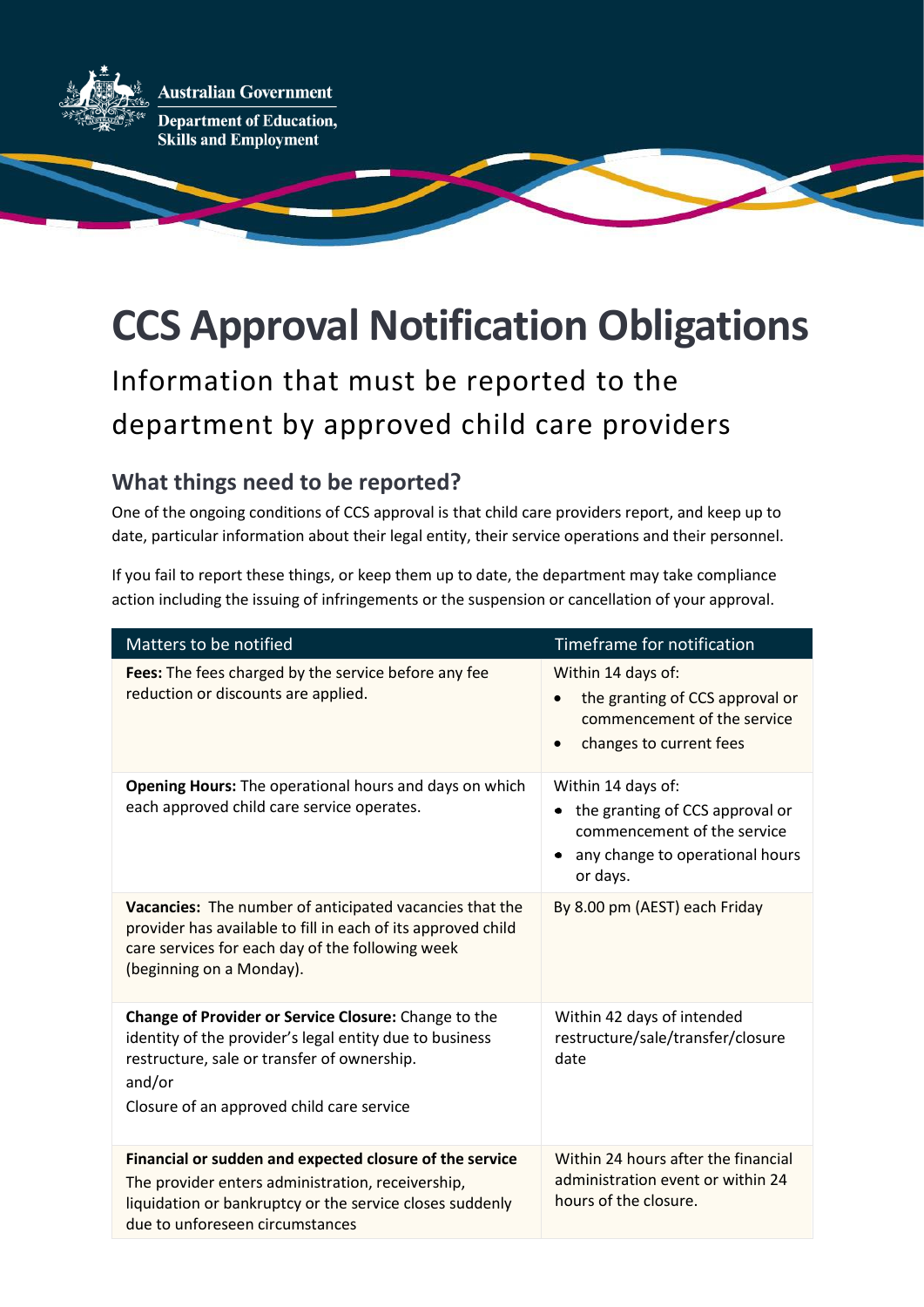| Matters to be notified                                                                                                                                                                                | Timeframe for notification                                                                                                                                        |
|-------------------------------------------------------------------------------------------------------------------------------------------------------------------------------------------------------|-------------------------------------------------------------------------------------------------------------------------------------------------------------------|
| Address: Change of physical or postal address of the<br>provider or any of its services.                                                                                                              | Within 30 days before the change.                                                                                                                                 |
| Change of provider or service name: Change to the name<br>of the provider or any of its services                                                                                                      | Within 14 days after the change.                                                                                                                                  |
| Provider and Service Contact details: Change of any of<br>the following contact details of the provider or of any its<br>services:<br>email address<br>website<br>telephone number<br>fax number<br>٠ | Within 14 days after the change.                                                                                                                                  |
| <b>Provider or Service Personnel details:</b>                                                                                                                                                         |                                                                                                                                                                   |
| When new personnel commence - Information about and<br>declaration that background checks have been done for<br>any new person who is:                                                                | Within seven days after the new<br>person commences;                                                                                                              |
| a person with management or control of the provider                                                                                                                                                   |                                                                                                                                                                   |
| a person with day to day control of a service<br>a Family Day Care or In Home Care educator                                                                                                           | And                                                                                                                                                               |
| The information must include the name and contact<br>details of the new person.                                                                                                                       |                                                                                                                                                                   |
| When existing personnel change their name or contact<br>details - Update of name or contact details for any existing<br>person who is:<br>a person with management or control of the provider         | Within seven days after the<br>provider becomes aware of the<br>change of name or contact details<br>of the existing person.                                      |
| a person with day to day control of a service                                                                                                                                                         |                                                                                                                                                                   |
| a Family Day Care or In Home Care educator                                                                                                                                                            | And                                                                                                                                                               |
| When existing personnel change or leave their roles -<br>When a person already specified ceases to have<br>management or control of the provider or have day to day<br>control of a service.          | Within seven days of the person<br>ceasing to be a person with<br>management or control of the<br>provider or a person with day to<br>day control of the service. |
|                                                                                                                                                                                                       |                                                                                                                                                                   |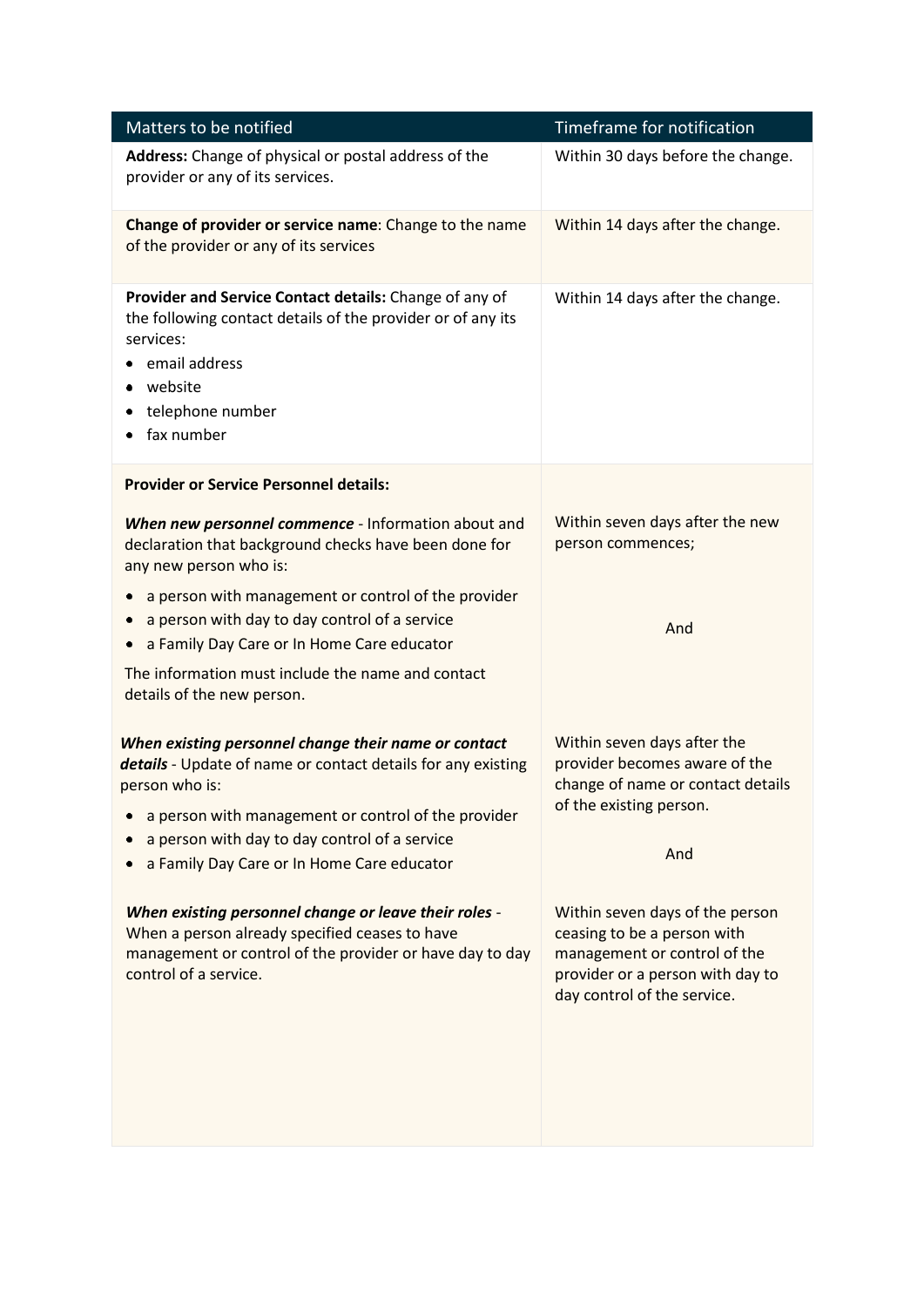| Matters to be notified                                                                                                                                                                                                                                                                                                                                                                                                                                                                                                                                                                                                                                                                                | Timeframe for notification                                                             |
|-------------------------------------------------------------------------------------------------------------------------------------------------------------------------------------------------------------------------------------------------------------------------------------------------------------------------------------------------------------------------------------------------------------------------------------------------------------------------------------------------------------------------------------------------------------------------------------------------------------------------------------------------------------------------------------------------------|----------------------------------------------------------------------------------------|
| <b>Adverse background checks:</b><br>The provider becomes aware, because of a background<br>check undertaken for a specified person, that the person:<br>has a serious conviction or finding of guilt for any of<br>the following offences under Australian or foreign law<br>an indictable offence<br>an offence involving violence or a sexual offence<br>$\qquad \qquad \blacksquare$<br>an offence involving fraud, stealing or dishonesty<br>$\qquad \qquad -$<br>is an undischarged bankrupt, or<br>٠<br>was a director or secretary of a corporation when the<br>٠<br>corporation went into administration, receivership or<br>liquidation, or at any time during the 12 months<br>beforehand. | Within seven days after the<br>provider receives notice of the<br>background check.    |
| Change to fitness and propriety of personnel:<br>The provider becomes aware of an event or circumstance<br>in relation to a person with management or control of the<br>provider or a person responsible for the day-to-day<br>operation of a service that reasonably indicates that the<br>person is not likely to be a fit and proper person to be<br>involved in the administration of Child Care Subsidy.                                                                                                                                                                                                                                                                                         | Within seven days after the<br>provider becomes aware of the<br>event or circumstance. |
| Serious convictions: A serious conviction or finding of guilt<br>of a person with management or control of the provider<br>and/or a person with day to day control of the service or a<br>Family Day Care/In Home Care educator.                                                                                                                                                                                                                                                                                                                                                                                                                                                                      | Within 24 hours of the provider<br>becoming aware of the conviction.                   |
| Working With Children Card Status - Change in the status<br>of a working with children card for anyone who is required<br>to have such a card under section 195D of the A New Tax<br><b>System (Family Assistance) (Administration) Act 1999</b> - for<br>example, if the card is amended, suspended or revoked.                                                                                                                                                                                                                                                                                                                                                                                      | Within 24 hours after the provider<br>becomes aware of the change of<br>status.        |
| <b>Conflict of Interest - A provider or a person with</b><br>management or control of the provider obtains an interest,<br>or is likely to obtain an interest, in a business which may<br>affect their ability to comply with Family Assistance Law,<br>where the approval may benefit the business or where a<br>conflict of interest might reasonably be perceived to exist.                                                                                                                                                                                                                                                                                                                        | Within seven days after the<br>provider becomes aware of the<br>matter.                |
| <b>Changes to FDC/IHC Educator qualifications</b><br>A FDC or IHC educator obtains a child care qualification<br>from a registered training organisation owned or<br>controlled by a person with management or control and it<br>appears that the educator has not obtained the<br>qualification solely on her or his own merit.                                                                                                                                                                                                                                                                                                                                                                      | Within seven days after the<br>provider becomes aware of the<br>matter.                |